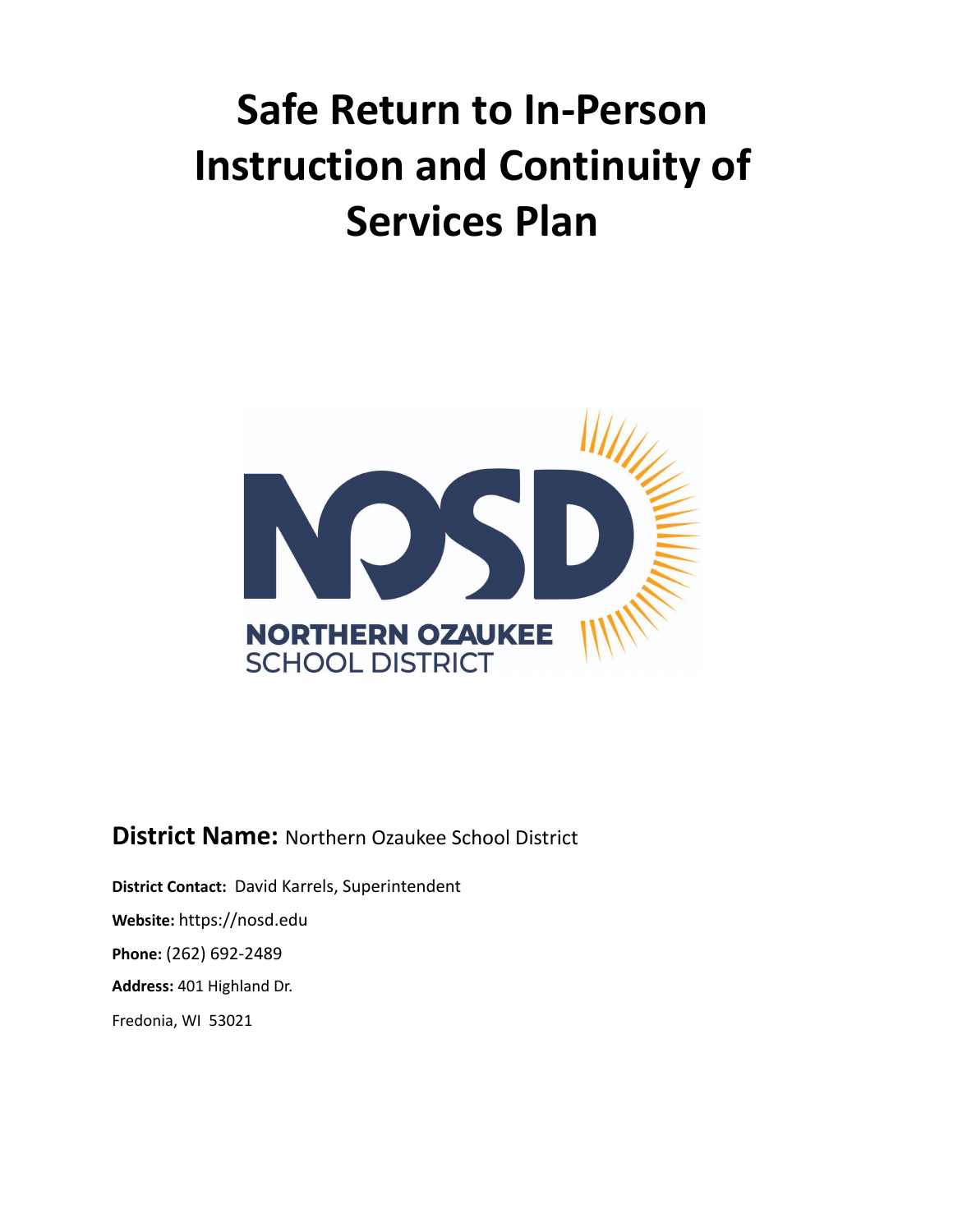### **Table of Contents**

| <b>Introduction</b>                                                                                                                                                                                                                                                                                                                                                                                                                                           | 1                                               |
|---------------------------------------------------------------------------------------------------------------------------------------------------------------------------------------------------------------------------------------------------------------------------------------------------------------------------------------------------------------------------------------------------------------------------------------------------------------|-------------------------------------------------|
| <b>Maintaining Health and Safety</b>                                                                                                                                                                                                                                                                                                                                                                                                                          | $\overline{2}$                                  |
| Overview                                                                                                                                                                                                                                                                                                                                                                                                                                                      | $\overline{2}$                                  |
| Description on maintaining the safety of staff and students                                                                                                                                                                                                                                                                                                                                                                                                   | $\overline{2}$                                  |
| Description to continue to provide services regardless of the mode of instruction                                                                                                                                                                                                                                                                                                                                                                             | $\overline{2}$                                  |
| <b>Mitigation Measures</b>                                                                                                                                                                                                                                                                                                                                                                                                                                    | 3                                               |
| Universal and correct wearing of masks                                                                                                                                                                                                                                                                                                                                                                                                                        | 3                                               |
| Modifying facilities to allow for physical distancing                                                                                                                                                                                                                                                                                                                                                                                                         | 3                                               |
| Handwashing and respiratory etiquette                                                                                                                                                                                                                                                                                                                                                                                                                         | 3                                               |
| Cleaning and maintaining healthy facilities, including improving ventilation                                                                                                                                                                                                                                                                                                                                                                                  | $\overline{4}$                                  |
| Contact tracing in combination with isolation and quarantine, in collaboration with the State,<br>local, territorial, or Tribal health departments<br>Diagnostic and screening testing<br>Efforts to provide vaccinations to educators, other staff, and students, if eligible<br>Appropriate accommodations for children with disabilities with respect to health and safety<br>policies and practices<br>Coordination with state and local health officials | 4<br>$\overline{4}$<br>$\overline{4}$<br>5<br>5 |
| <b>Continuity of Services</b>                                                                                                                                                                                                                                                                                                                                                                                                                                 | 6                                               |
| Overview                                                                                                                                                                                                                                                                                                                                                                                                                                                      | 6                                               |
| District response on continuity of services                                                                                                                                                                                                                                                                                                                                                                                                                   | 6                                               |
| <b>Periodic Review</b>                                                                                                                                                                                                                                                                                                                                                                                                                                        | $\overline{7}$                                  |
| Overview                                                                                                                                                                                                                                                                                                                                                                                                                                                      | $\overline{7}$                                  |
| District response on ensuring periodic updates to its plan                                                                                                                                                                                                                                                                                                                                                                                                    | $\overline{7}$                                  |
| <b>Public Input</b>                                                                                                                                                                                                                                                                                                                                                                                                                                           | 8                                               |
| Overview                                                                                                                                                                                                                                                                                                                                                                                                                                                      | 8                                               |
| District response on public input in the development of its plan                                                                                                                                                                                                                                                                                                                                                                                              | 8                                               |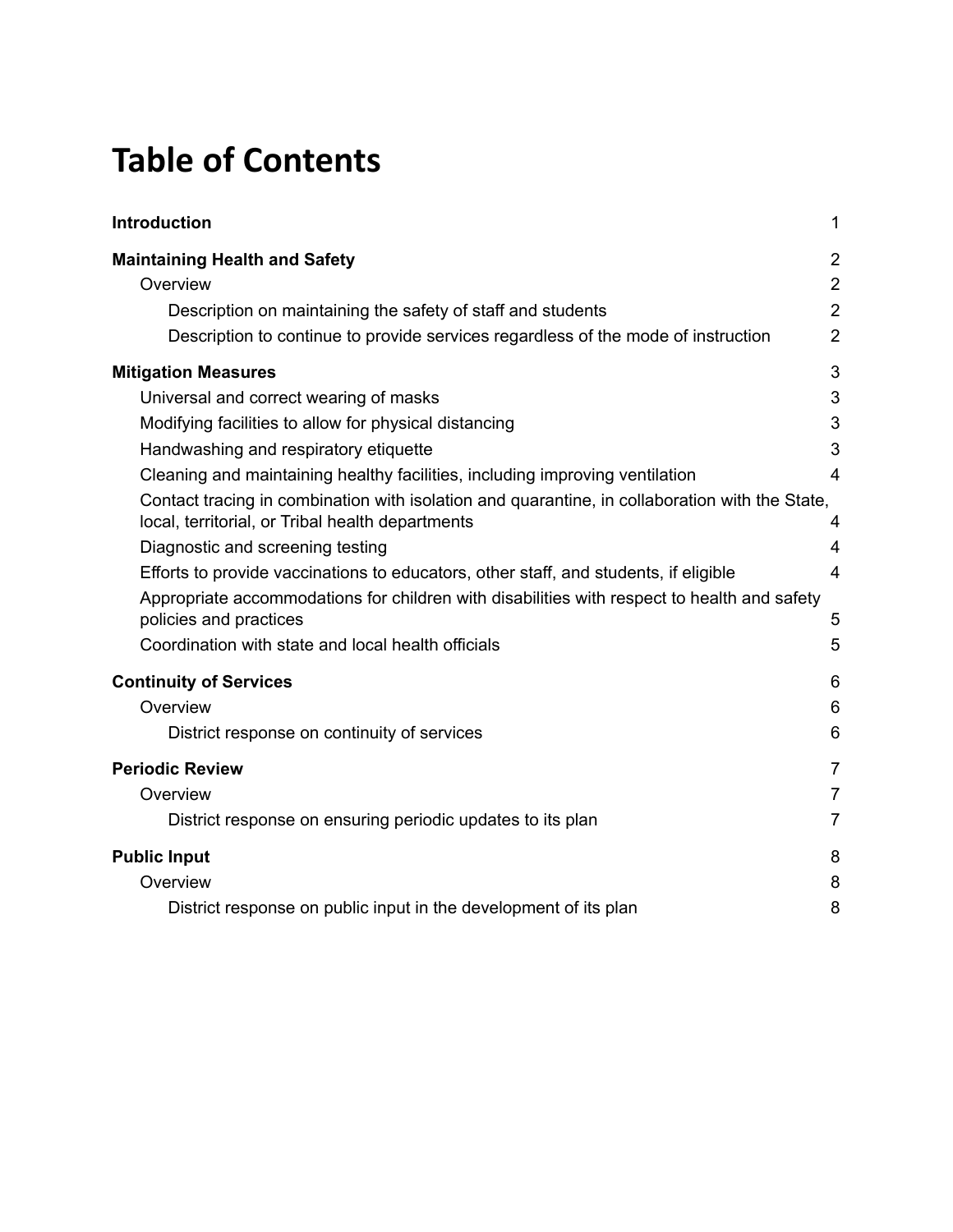## <span id="page-2-0"></span>**Introduction**

On March 11, 2021, the American Rescue Plans (ARP) Act was signed into law. In it, the U.S. Department of Education is providing an additional \$121.9 billion for the Elementary and Secondary School Emergency Relief Fund (ESSER III Fund). This legislation will award grants to state educational agencies (SEAs) for providing local educational agencies (LEAs) with emergency relief funds to address the impact that COVID-19 has had, and continues to have, on elementary and secondary schools across the nation.

Wisconsin will receive \$1,540,784,854 in ESSER III funds from the Act, with 90 percent being awarded to school districts with amounts determined in proportion to the amount of Title I, Part A funds they received in summer 2020 from funds under the Every Student Succeeds Act (ESSA). The remaining funds will be used for state-level activities to address issues caused by COVID-19.

This plan describes how the LEA or district will provide a safe return to in-person instruction and continuity of services for all schools, including those that have already returned to in-person instruction.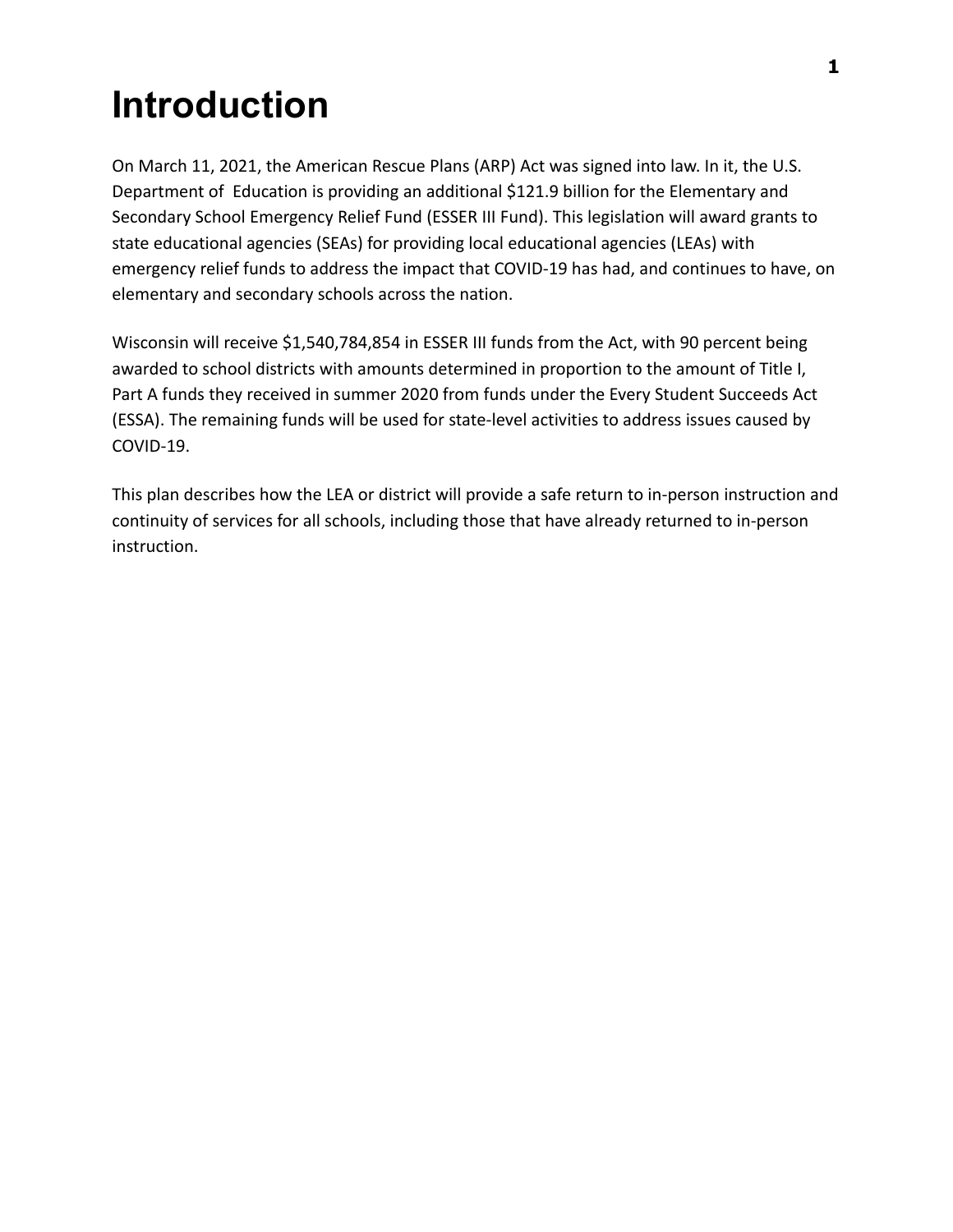## <span id="page-3-0"></span>**Maintaining Health and Safety**

### <span id="page-3-1"></span>**Overview**

A district's plan must include how it will maintain the health and safety of students, educators, and other school and LEA staff, and the extent to which it has adopted policies or practices and a description of any such policies or practices on each of the CDC's safety recommendations including the universal and correct wearing of masks; modifying facilities to allow for physical distancing (e.g., use of cohorts/podding); hand washing and respiratory etiquette; cleaning and maintaining healthy facilities, including improving ventilation; contact tracing in combination with isolation and quarantine, in collaboration with the state, local, territorial, or Tribal health departments; diagnostic and screening testing; efforts to provide vaccinations to educators, other staff, and students, if eligible; appropriate accommodations for children with disabilities with respect to health and safety policies or practices; and coordination with state and local health officials.

#### <span id="page-3-2"></span>**Description on maintaining the safety of staff and students**

The Northern Ozaukee School District will begin the 2021-22 school year with a five-day per week, face-to-face instructional model and adhere to the following health protocols. Accordingly, the District will:

- publish the COVID-19 pre-screening checklist and strongly encourage students and staff members to utilize the checklist
- encourage staff members and students to stay home or go home if they are showing COVID-19 symptoms or if they have tested positive for COVID-19
- Require staff members and students to stay home per the required timelines if they test positive for COVID-19
- provide sanitizing stations throughout the building

#### <span id="page-3-3"></span>**Description to continue to provide services regardless of the mode of instruction (for example, health and food services if the LEA must pivot to virtual or hybrid instruction)**

The Northern Ozaukee School District will offer in-person learning five days a week according to the Board adopted 2021-2022 Academic Year Calendar. In the event of school closure due to the pandemic, the district will provide Chromebooks for all students to continue virtual learning.

Regardless of the mode of instruction, the Northern Ozaukee School District will continue to provide meals under the community provision as long as USDA continues the allowance.If school is closed due to a pandemic, the district will assess its ability to distribute meals utilizing the same process it used during the spring of 2020.

The Northern Ozaukee School District employs one part-time school nurse who will continue to offer health services in-person The school district also partners with Wisconsin Mental Health to provide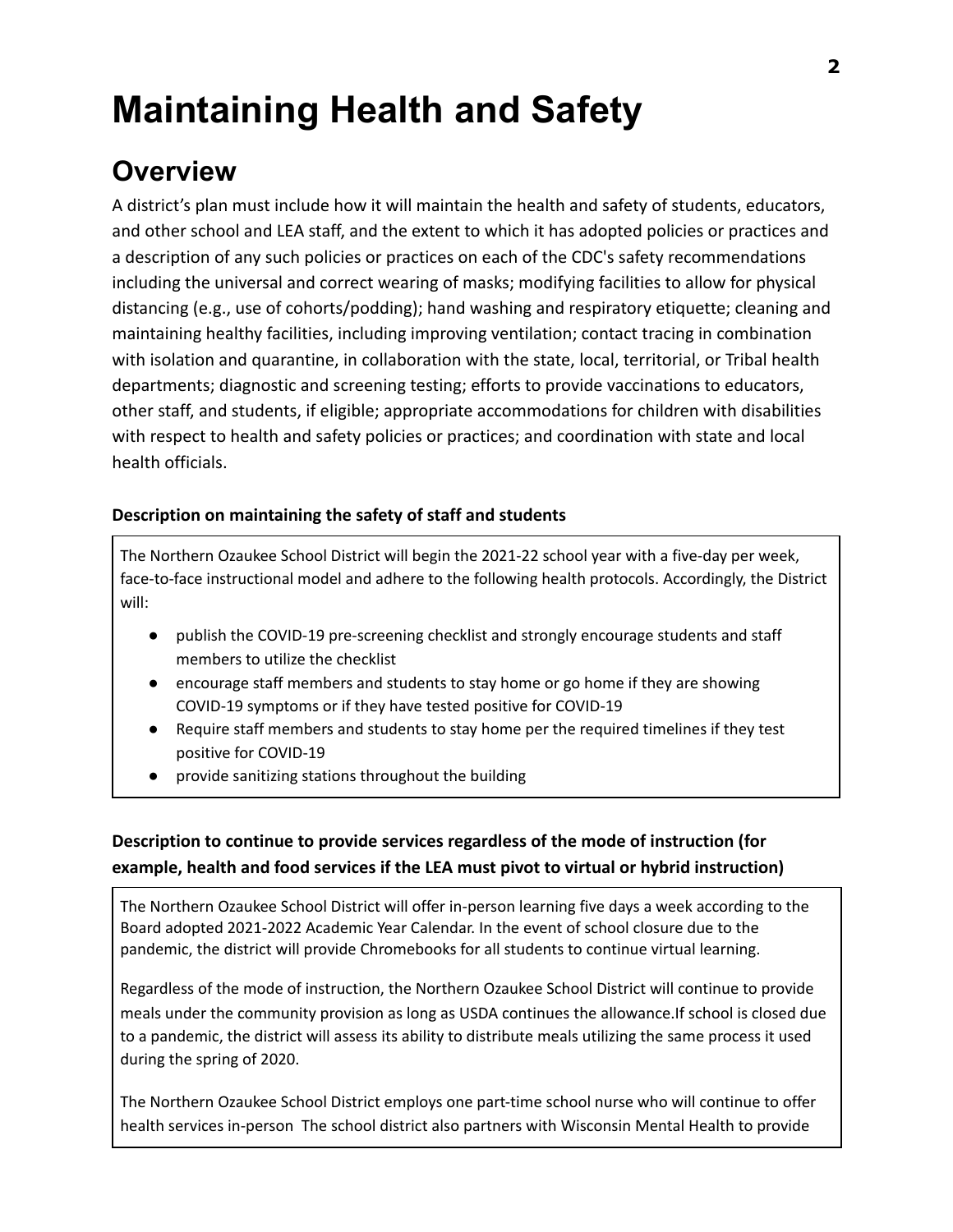### <span id="page-4-0"></span>**Mitigation Measures**

#### <span id="page-4-1"></span>**Universal and correct wearing of masks**

#### *Description of Policies or Practices, if applicable*

The Northern Ozaukee School District monitors COVID-19 levels to determine when students, staff, and visitors would be required to wear masks. COVID-19 levels in the classrooms or schools, the level of COVID transmission within the district's geographic boundaries, and in the County.

#### <span id="page-4-2"></span>**Modifying facilities to allow for physical distancing (for example, the use of cohorts and podding)**

#### *Description of Policies or Practices, if applicable*

Mitigation measures such as the installation of floor decals and water bottle filling stations, and the promotion of social distancing have been implemented at each facility. Extended and/or staggered meal service will be implemented to support social distancing while ensuring adequate time for students to consume their meals. Individual schools will determine the cafeteria service that best suits the needs of their students. Cafeterias and/or classrooms may be used as settings for student meals.

Students will be assigned to cohorts in the Skyward student management system if public health conditions warrant the use of hybrid or distance instructional models.

#### <span id="page-4-3"></span>**Handwashing and respiratory etiquette**

#### *Description of Policies or Practices, if applicable*

Handwashing and respiratory etiquette is taught to students with high emphasis in the primary grade levels. Signage is posted throughout buildings as reminders of handwashing and respiratory etiquette.

In addition, hand sanitization stations/liquids are available throughout all the schools.

#### <span id="page-4-4"></span>**Cleaning and maintaining healthy facilities, including improving ventilation**

#### *Description of Policies or Practices, if applicable*

Enhanced sanitation procedures have been implemented and continue at all schools focusing on high-touch surfaces. The District uses cleaning solutions that are rated to kill the SARS virus. In addition to daily cleaning, UV lights are available and utilized through the District.

The District has installed ionization air cleaning units on all air intake ventilation units in all buildings. These units function at all times that ventilation units operate and are monitored electronically through HVAC computer systems.

**3**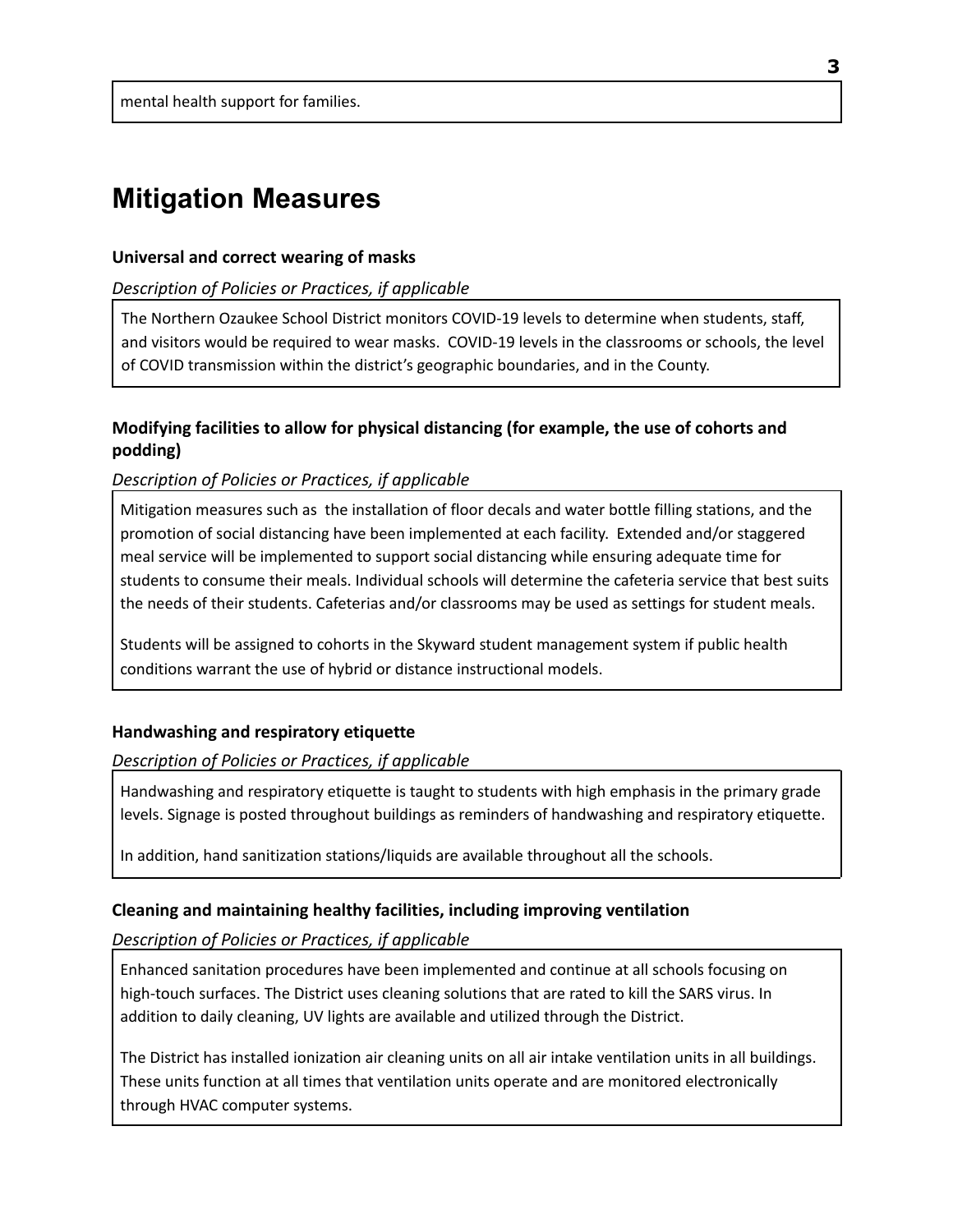#### <span id="page-5-0"></span>**Contact tracing in combination with isolation and quarantine, in collaboration with the State, local, territorial, or Tribal health departments**

#### *Description of Policies or Practices, if applicable*

The Northern Ozaukee School District will continue contact tracing and transparent reporting to the public of COVID-19 cases and staff quarantines within the District. To provide transparent reporting for our stakeholders, the District maintained a COVID-19 case dashboard for the 2021-22 school year. The District followed isolation and household quarantines in collaboration with our local health department.

Each school will continue to provide current health information to staff, students, and families about the signs and symptoms of COVID-19, when they should stay home, and when they can return to school.

#### <span id="page-5-1"></span>**Diagnostic and screening testing**

#### *Description of Policies or Practices, if applicable*

The Northern Ozaukee School District recommends students and staff get tested for COVID by their medical provider or a local pharmacy. Information on all the related resources available to students and staff are shared weekly.

#### <span id="page-5-2"></span>**Efforts to provide vaccinations to educators, other staff, and students, if eligible**

*Description of Policies or Practices, if applicable*

All eligible staff employed in 2020-2021 were provided the opportunity to be vaccinated though healthcare partners and County Public Health. Students ages 16 and older were provided access to healthcare partners and County Public Health in the spring of 2021. Students ages 12 and older were provided access to healthcare partners and County Public Health in the summer of 2021. New staff will be given access to vaccinations by working with local healthcare partners and County Public Health-

#### **Appropriate accommodations for children with disabilities with respect to health and safety**

#### <span id="page-5-3"></span>**policies and practices**

#### *Description of Policies or Practices, if applicable*

When circumstances require specific policies or procedures designed to protect the health and safety of students, 504 and IEP teams will determine if modifications and/or reasonable accommodations are needed for individual students with disability-related issues.

#### <span id="page-5-4"></span>**Coordination with state and local health officials**

*Description of Policies or Practices, if applicable*

**Example response:** The CDC recommends that all decisions about implementing school-based strategies should be made locally, collaborating with local health officials who can help determine the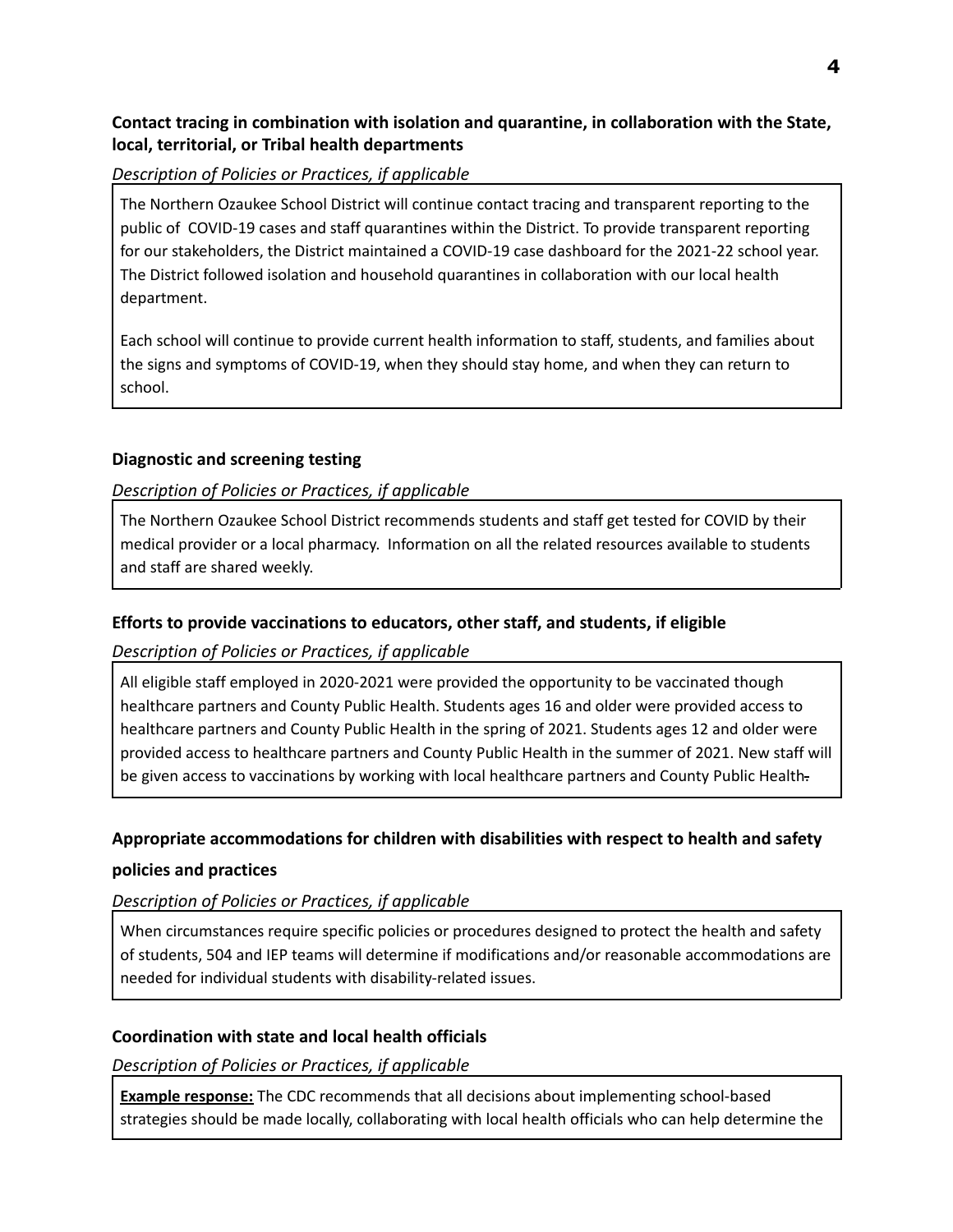level of transmission in the community. The Northern Ozaukee School District continues to work with County Public Health to implement mitigating strategies for the safety of students and staff.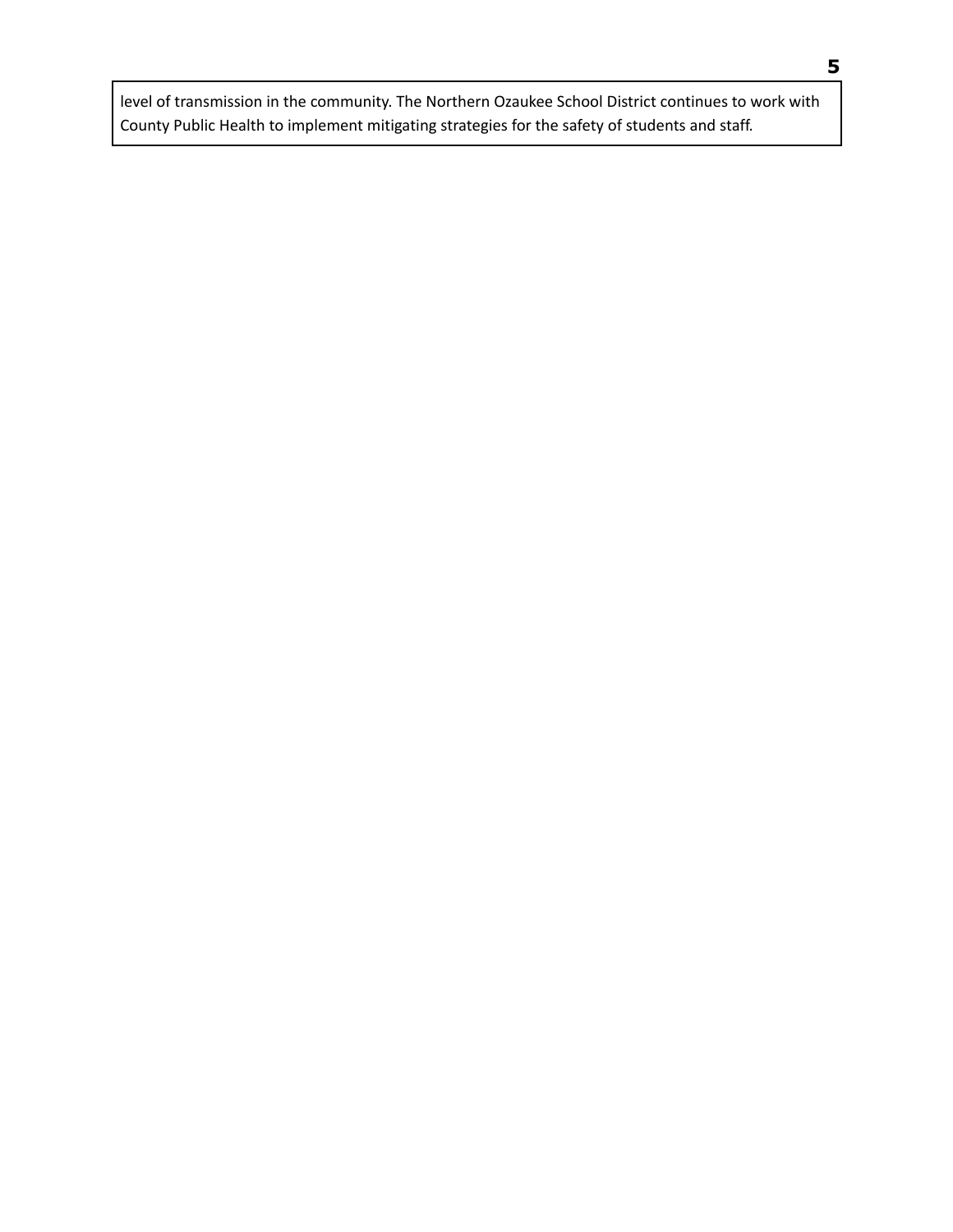## <span id="page-7-0"></span>**Continuity of Services**

### <span id="page-7-1"></span>**Overview**

Districts must describe how the LEA will ensure continuity of services, including but not limited to services to address students' academic needs and students' and staff social, emotional, mental health, and other needs, which may include student health and food services.

#### <span id="page-7-2"></span>**District response on continuity of services**

#### **The District will provide for continuity of services as follows:**

#### **Student Academic Needs**

The Northern Ozaukee School District has implemented a summer school program to assist all K-12 students with academic recovery. The District plans to continue full-time, in-person instruction in the fall of 2021, with limited exception.

#### **Student Social, Emotional, and Mental Health Needs**

Counseling staff prioritize mental health and are available to address our students' social and emotional learning needs.

#### **Other Student Needs (which may include student health and food services)**

Food services will continue to provide meals under the community provision as long as USDA continues the allowance. Meals will be provided for summer school attendees as well as all eligible youth during the school year. It is assumed that the USDA will continue community eligibility provision under the new school meal application.

#### **Staff Social, Emotional, and Mental Health Needs**

The District has provided staff with opportunities for social and emotional supports through post-school hour meetings with the counseling staff. The staff's social, emotional, and mental health needs may also be addressed through the Employee Assistance Program provided through the District insurance program.

#### **Other Staff Needs**

<span id="page-7-3"></span>The District will follow national, state, and local governing agencies' laws and directives concerning staff employment and benefits.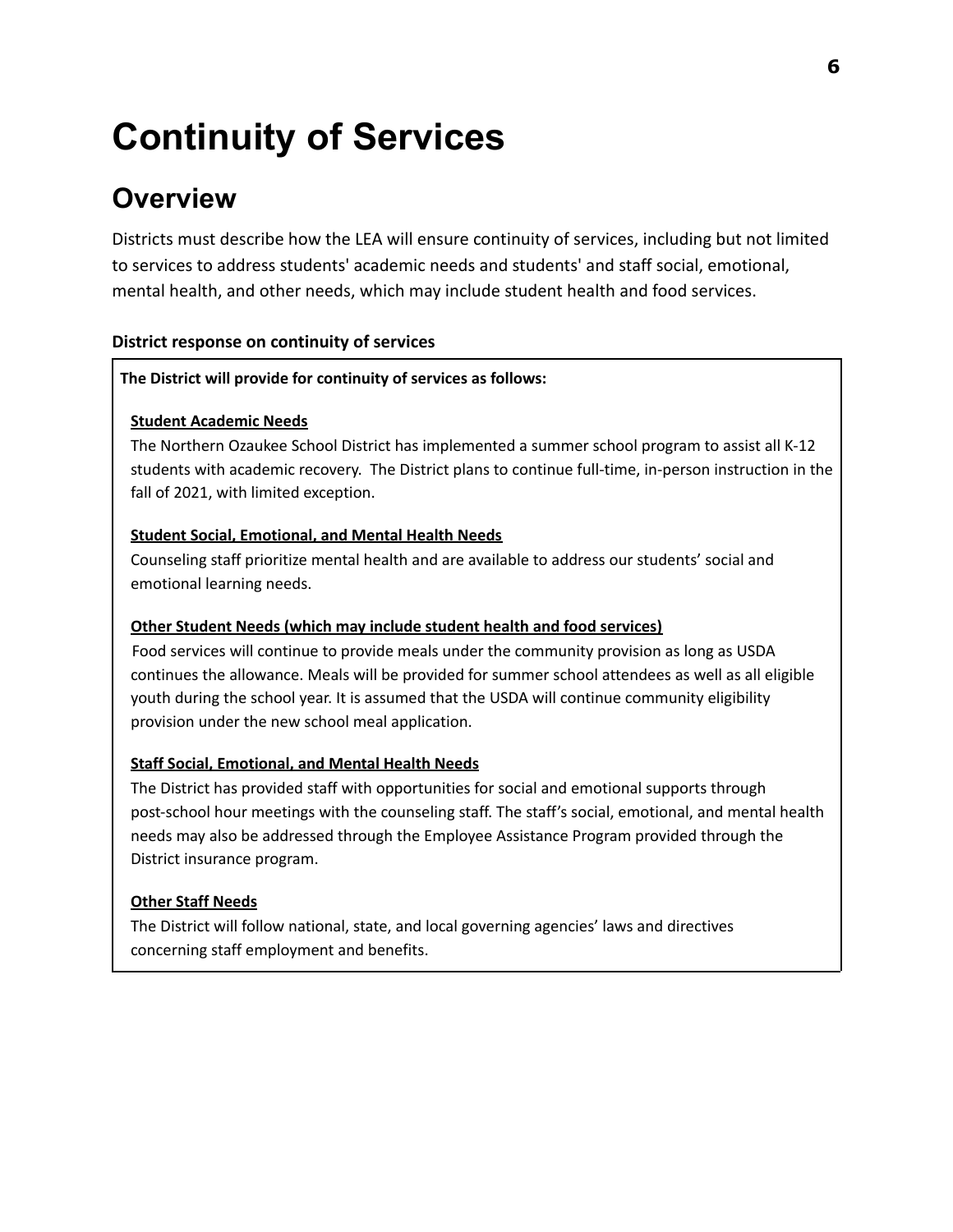## **Periodic Review**

### <span id="page-8-0"></span>**Overview**

Districts are required to review and, as appropriate, revise their Safe Return to In-Person Instruction and Continuity of Services Plan at least every six months through September 30, 2023, including seeking public input and taking such input into account in determining whether to revise the plan and, if revisions are determined necessary, on the revisions it makes to its plan.

#### <span id="page-8-1"></span>**District response on ensuring periodic updates to its plan**

The Northern Ozaukee School District will periodically review and, as needed, revise the plan for the safe return to in-person instruction and continuity of services. The plan will be reviewed at least every six months, and the school system will seek and take into account public input during the review process. Plan revisions will address updated CDC and County Public Health guidance on safely reopening schools if any are issued.